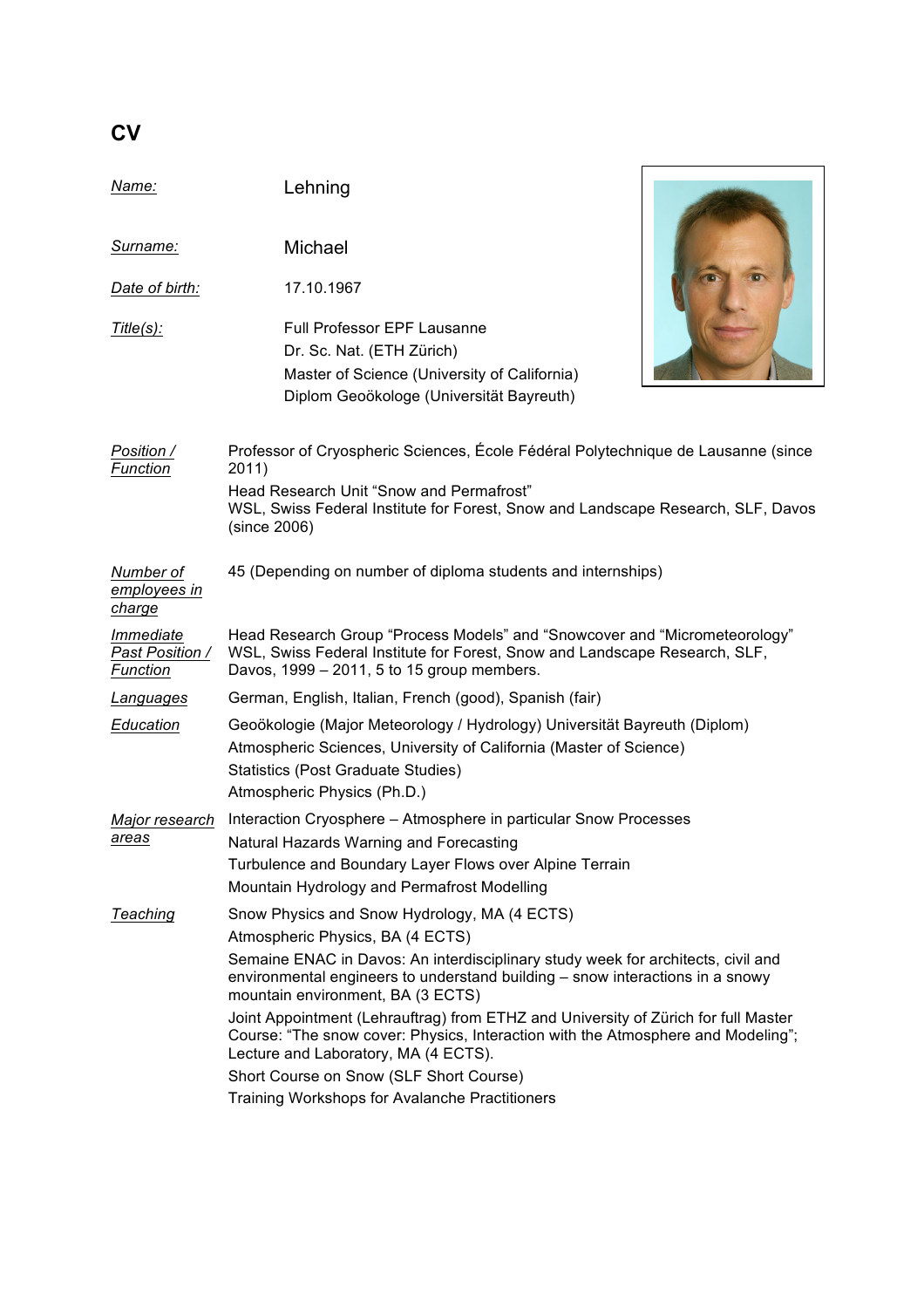| Advanced<br>Training                                                                | <b>Project Management</b>                                                                                                                                                                                                                                                                                                |
|-------------------------------------------------------------------------------------|--------------------------------------------------------------------------------------------------------------------------------------------------------------------------------------------------------------------------------------------------------------------------------------------------------------------------|
|                                                                                     | Leadership and Conflict Communications                                                                                                                                                                                                                                                                                   |
|                                                                                     | Teaching using the WWW                                                                                                                                                                                                                                                                                                   |
|                                                                                     | Teaching at the University Level                                                                                                                                                                                                                                                                                         |
| <b>Scientific</b><br><b>Boards</b>                                                  | Appointed Chair Scientific Program Committee IAMAS / IACS Conference 2013 as<br>part of the IUGG                                                                                                                                                                                                                         |
|                                                                                     | Editor (AE) AGU Journal "Water Resources Research"                                                                                                                                                                                                                                                                       |
|                                                                                     | Guest Editor Special Issue "Snow - Atmosphere Interactions and Hydrological<br>Consequences" Advances in Water Resources (AWR).                                                                                                                                                                                          |
|                                                                                     | Member of the Management Committee of the ETH Center of Environment and<br>Sustainability CCES (2007 - 2009)                                                                                                                                                                                                             |
|                                                                                     | Habilitation Committee Dr. M. Bernhardt, LMU Munich                                                                                                                                                                                                                                                                      |
|                                                                                     | Tenure Committee Prof. Bruce Jamieson, University of Calgary                                                                                                                                                                                                                                                             |
|                                                                                     | Advisory Board ETH Domain "Future and Strategy of Swiss Supercomputing"                                                                                                                                                                                                                                                  |
|                                                                                     | Reviewer for Swiss National Science Foundation; NSF; Austrian National Science<br>Foundation; German National Science Foundation; CRREL                                                                                                                                                                                  |
|                                                                                     | Promotion Committee for 7 External Ph.D. candidates                                                                                                                                                                                                                                                                      |
| Present<br>professional<br>activities / most<br>important<br><i><u>projects</u></i> | Analysis of current and future snow and water resources in the Alps with (extreme<br>value) statistical methods and numerical models.                                                                                                                                                                                    |
|                                                                                     | Field investigations of land – atmosphere exchange in mountains and especially over<br>snow with a focus on inhomogeneous snow distribution. Measurements and analysis<br>of turbulent fluxes and terrain effects.                                                                                                       |
|                                                                                     | Development of the "Swiss Experiment" an ETH CCES activity to install a large and<br>common platform for environmental field experiments including a cyber-collaboratory<br>and data assimilation for better understanding the Alpine environment and for<br>improved natural hazards prediction.                        |
|                                                                                     | Development and operational implementation of a finite element snowcover model to<br>forecast evolution of snow cover, stability of slopes and avalanche danger.<br>Development of 3D model modules (radiation, vegetation, permafrost, runoff) to<br>address problems in hydrological, ecological and climate research. |
|                                                                                     | Construction and operation of a two phase wind tunnel with natural snow particles to<br>study snow drift and exchange processes between the snow cover and the<br>atmosphere.                                                                                                                                            |
| Former<br>professional<br>activities                                                | Research and Teaching Assistant, University of California.                                                                                                                                                                                                                                                               |
|                                                                                     | Research and Teaching Assistant, ETH Zürich.                                                                                                                                                                                                                                                                             |
|                                                                                     | Californian Air Resources Board, Sacramento, USA: Development of computer code<br>and user's guide to determine source strengths from downwind concentration<br>measurements.                                                                                                                                            |
|                                                                                     | MetAir AG, Illnau, Switzerland: Calculation and interpretation of regional pollutant<br>budgets (photochemical smog) to support decision making in the Swiss government.                                                                                                                                                 |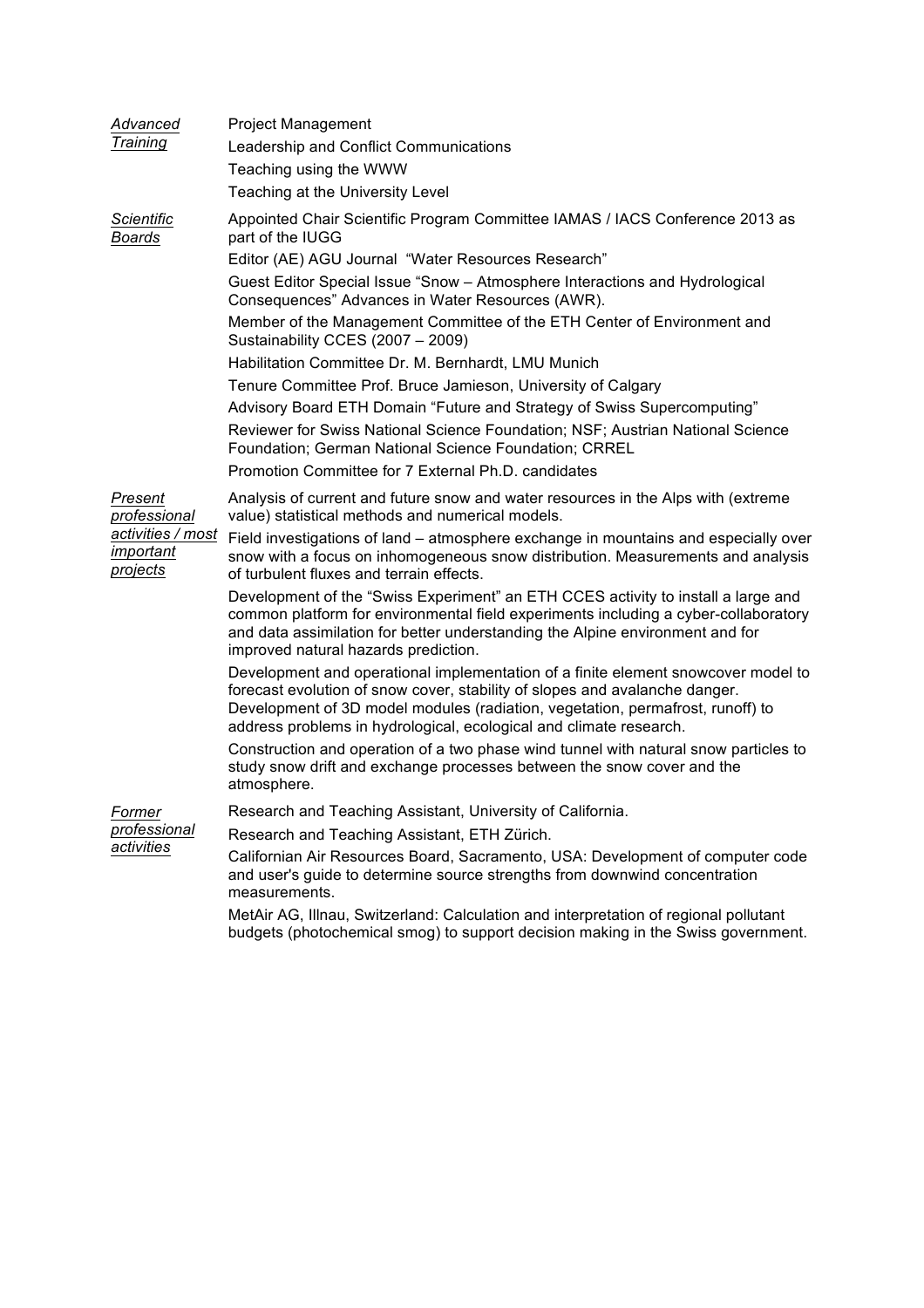| Grants | 2011: ETH CCES grant "Data and Knowledge Platform" P. I. (CHF 1'000'000)                                                                                            |
|--------|---------------------------------------------------------------------------------------------------------------------------------------------------------------------|
|        | 2010: EU Interreg and Cantonal Funding for application oriented work in Alpine flood<br>forecasting and climate change, P. I. (CHF 300'000).                        |
|        | 2009: Swiss National Science Foundation: Wind tunnel investigations of shear stress<br>partitioning over plants, P. I. (CHF 350'000).                               |
|        | 2009: Swiss National Science Foundation: Field investigations of surface<br>heterogeneity and land-surface exchange in mountains, P. I. (CHF 270'000).              |
|        | 2008: ETH CCES grant "Swiss Experiment" Main Project - Project on new technology<br>and interdisciplinary environmental observation systems, P. I. (CHF 2'600'000). |
|        | 2008: HYDROSYS: EU – Project on new technology and hydrological consequences<br>of cryosphere degradation in the ALPS, P.I. (CHF 630'000).                          |
|        | 2007: SNF R'EQUIP Terrestrial Laser Scanning System, P.I. (CHF 139'000).                                                                                            |
|        | 2007: ETH CCES grant "EXTREMES" on spatial extreme value statistics, Co-P. I.<br>(CHF 335'000).                                                                     |
|        | 2006: ETH CCES grant "Swiss Experiment" Pre-Project, P. I. (CHF 250'000).                                                                                           |
|        | 2006: Swiss National Science Foundation: Wind tunnel investigation of snow<br>ventilation, P. I. (CHF 170'000).                                                     |
|        | 2005: KTI: Development of high resolution forecasting models of road surface<br>conditions for winter road maintenance, P. I. (CHF 200'000).                        |
|        | 2004: AWARE: EU – Project on water resources in Alpine catchments with a focus on<br>snow cover processes, P. I. (CHF 255'000).                                     |
|        | 2003: Swiss National Science Foundation: Small scale investigation of flow, snow drift<br>and surface energy balance, P. I. (CHF 222'000).                          |
|        | 2002: Board of the Swiss Federal Institutes of Technology: Distributed Computing<br>(GRID) for Natural Hazard Prediction, Co - P. I. (CHF 497'000).                 |
|        | 2000: Swiss National Science Foundation: REQUIP: A cold, two phase wind tunnel<br>with natural snow particles, P. I. (CHF 140'000).                                 |
|        | 1997: Swiss National Science Foundation: Boundary layer wind field and the<br>associated snow transport over high alpine topography, P. I. (CHF 150'000).           |
|        | 1992: Scholarship for foreign studies at UC Davis.                                                                                                                  |
| Awards | Bavarian scholarship for highly gifted students (1988 - 1992)                                                                                                       |
|        | Award for the best student paper presentation at a conference of the American<br>Meteorological Society in Charlotte (1995), USA.                                   |
|        | Award for extraordinary performance in transfer of scientific knowledge to users,<br>Swiss Federal Institute for Forest, Snow and Landscape Research (2001).        |
|        | Offer (Ruf) of a full professorship (chair: W3) in environmental physics at the<br>University of Tübingen (2009).                                                   |
|        |                                                                                                                                                                     |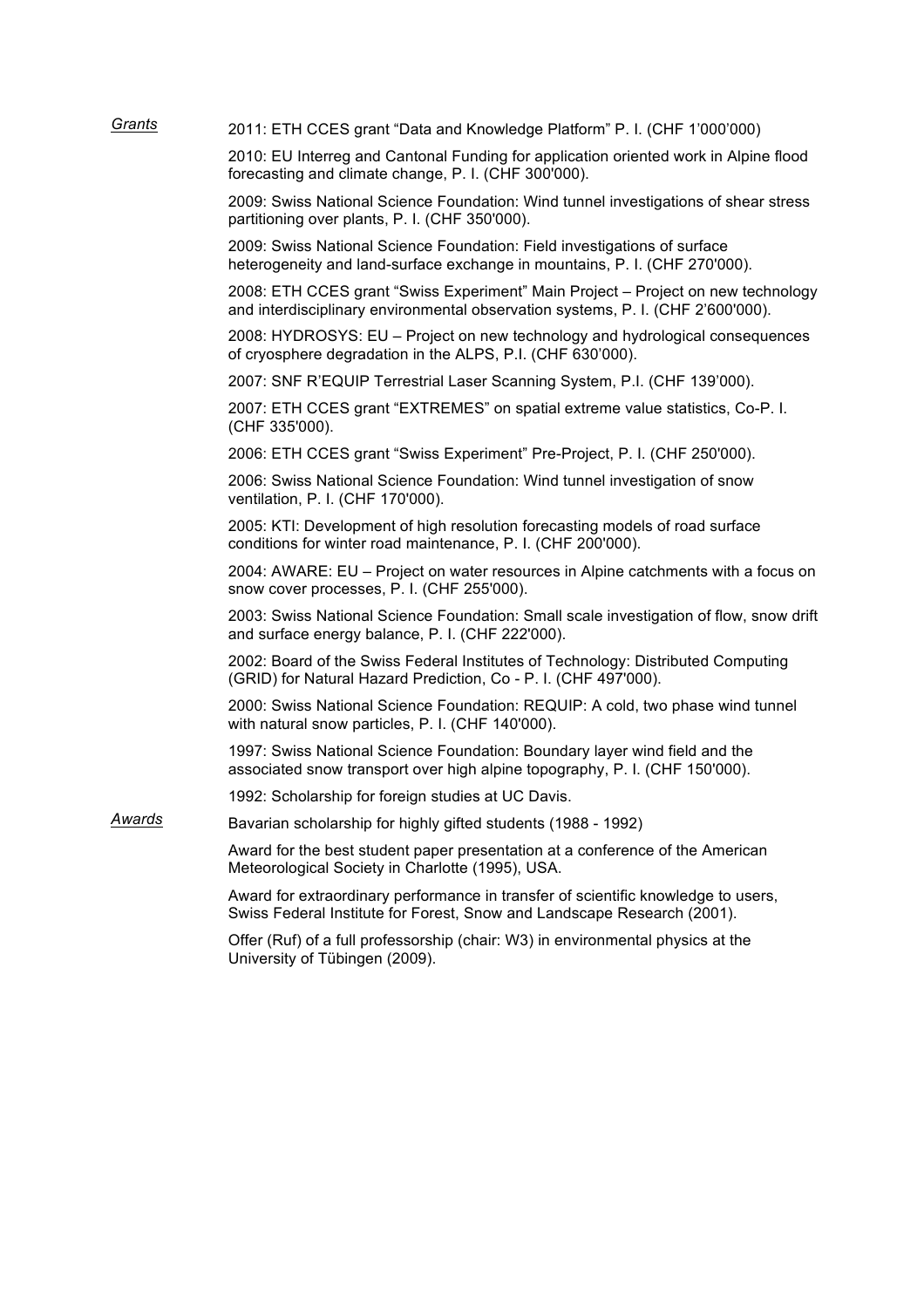| Ph.D. Theses<br>advised                 | Judith Doorschot: Snow saltation: Physical principles, numerical models and<br>experimental verification (Prof. A. Waldvogel, ETHZ, 1999 - 2002).                                       |
|-----------------------------------------|-----------------------------------------------------------------------------------------------------------------------------------------------------------------------------------------|
|                                         | Ingo Meirold Mautner: Interaction snow - radiation - vegetation and ecological<br>implications (Prof. M. Kuhn, University of Innsbruck, 2001 - 2004).                                   |
|                                         | Andy Clifton: Wind tunnel studies of saltation drifting snow and exchange processes<br>between the snow cover and the atmosphere (Prof. T. Rösgen, ETHZ, 2003 - 2007).                  |
|                                         | Barbara Landl: Contribution of multiple scattering and longwave emission in steep<br>terrain to the surface energy balance over snow (Prof. A. Ohmura, ETHZ, 2003 -<br>2007).           |
|                                         | Françoise Faure: Simulation of very high resolution wind fields over steep Alpine<br>terrain (Prof. M Parlange, EPFL, 2004 - 2008).                                                     |
|                                         | Nora Helbig: Distributed energy balance calculations for mountainous winter roads<br>(Prof. W Häberli, Universität Zürich, 2005 - 2008).                                                |
|                                         | Michael Schirmer: Model support for avalanche forecasting (Prof. C. Schneider,<br>RWTH Aachen, 2006 - 2010).                                                                            |
|                                         | Evelyn Zenklusen-Mutter: Spatial extreme value statistics of snow and permafrost in<br>the Swiss Alps (Prof. A. Davidson, EPFL 2008 - 2011).                                            |
|                                         | Rebecca Mott: The role of variable deposition and variable energy balance in shaping<br>the variable mountain snow cover (Prof. M. Parlange, EPFL 2009 - 2011).                         |
|                                         | Benjamin Walter: Shear stress partitioning in flexible plant canopies (EPFL 2008 -).                                                                                                    |
|                                         | Christine Groot-Zwaftink: Lagrangian LES simulation of snow transport and<br>sublimation (EPFL 2009 -).                                                                                 |
|                                         | Nander Wever: Assessment of Alpine snow water and soil water resources based on<br>high altitude weather stations (EPFL 2010 -).                                                        |
|                                         | Walter Steinkogler: Influence of snow cover properties on avalanche dynamics (EPFL<br>$2010 - )$                                                                                        |
|                                         | Thomas Grünewald: Alpine snow distribution and its relationship to surface<br>roughness (EPFL 2011 -).                                                                                  |
| External Ph.D.<br>- Committee<br>Member | Judith Stocker: Modeling the effect of snow and ice on the global environmental fate<br>and long-range transport potential of semi-volatile organic compounds (ETHZ).                   |
|                                         | Heike Hebbinghaus: Simulation der stabilen Grenzschicht und der Schneedrift über<br>Grönland (Universität Bonn).                                                                        |
|                                         | Davide Bavera: Water availability in mountain regions: estimation of Snow Water<br>Equivalent using ground data and MODIS images (Polytechnico di Milano).                              |
|                                         | Ružica Dadić: Monitoring and Modeling Snow Accumulation Processes in Glacierized<br>Alpine Basins (ETHZ).                                                                               |
|                                         | Marc Olefs: Artificial Protection of Alpine Snow and Ice (University of Innsbruck).                                                                                                     |
|                                         | Vincent Vionnet: Blowing and Drifting Snow Modeling for Meteorological Applications<br>(Meteo France).                                                                                  |
|                                         | Federica Martina: Data Assimilation for Snow and Runoff Modelling in Mountains<br>(University of Genova).                                                                               |
| Professional<br>associations            | IGS (International Glaciological Society)<br><b>AGU (American Geophysical Union)</b><br>SGG (Swiss Glaciological Society)<br>EGU (European Geophysical Society)<br>IACS / IAMAS of IUGG |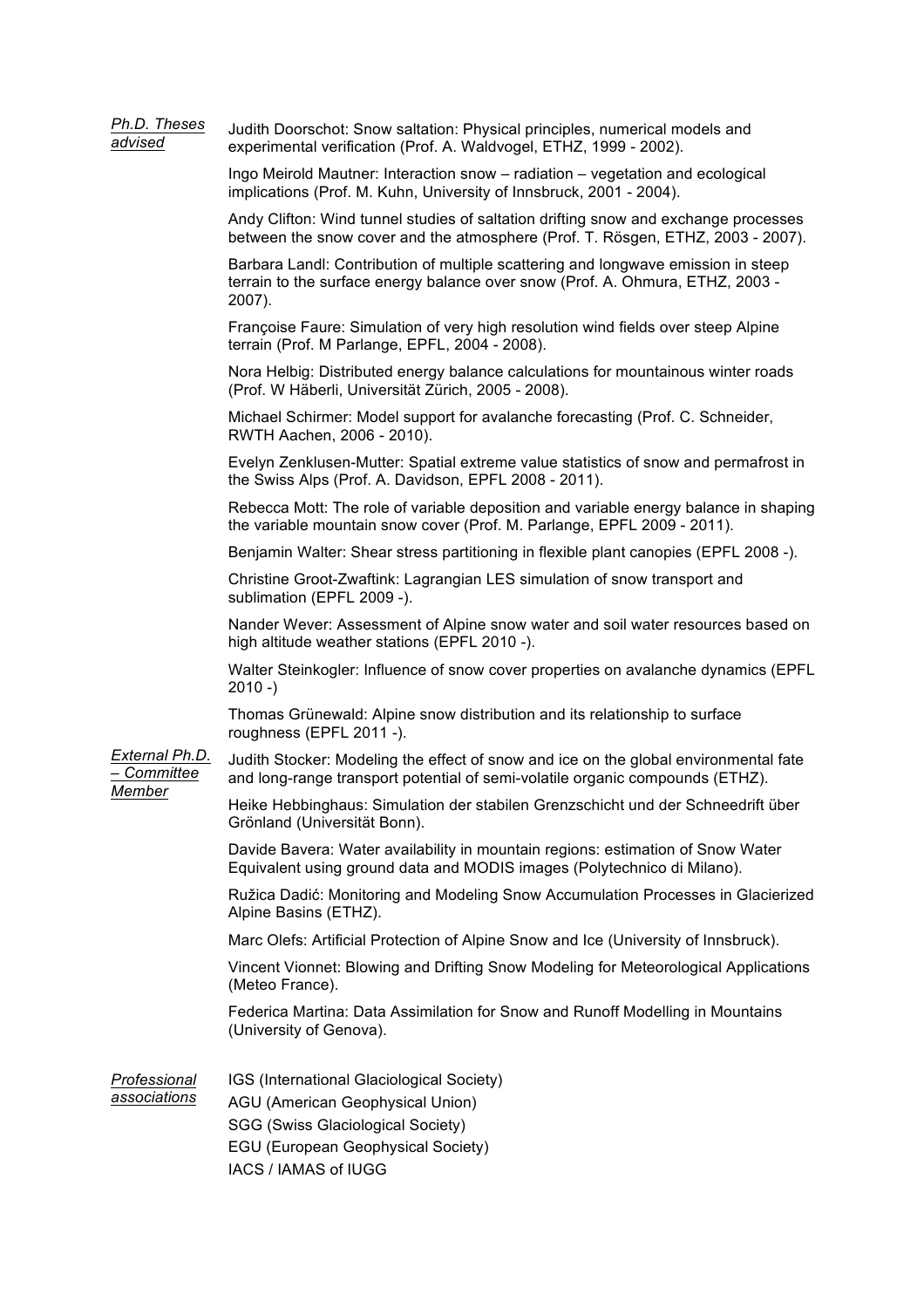# *Publications*

### *Reviewed ISI Articles*

Lehning, M., Shonnard, D.R., Chang, D.P.Y., Bell, R.L.,1994: An Inversion Algorithm for Determining Area-Source Emissions from Downwind Concentration Measurements, *J. Air & Waste Management. Assoc.,* 44: 1204-1213.

Lehning, M., Richner, H., Kok, G.L., 1996: Pollutant Transport over Complex Terrain: Flux and Budget Calculations For The POLLUMET Field Campaign, *Atmos. Env..*, 30, 3027 - 3044.

Lehning, M., Richner, H., Kok, G.L., Neininger, B., 1998: Fluxes and Budgets of Air Pollutants over Densely Populated Areas, *Atmos. Env.*, 32/8, 1353-1363.

Lehning, M., Richner, H., B., Kok, G.L., 1998: Transport of Air Pollutants from the Boundary Layer to the Free Troposphere over Complex Terrain*, Phys. Chem. Earth,* 23, 667-672.

Lehning, M., 1998: The Regional Pollutant Budget of the Atmospheric Boundary Layer: Concept, Interpretations and Observational Results, *Meteorol. Zeitschrift*, 7, 112-119.

Lehning, M., Bartelt, P., Brown, R.L., Russi, T., Stöckli, U., Zimmerli, M., 1999: Snowpack Model Calculations for Avalanche Warning based upon a new Network of Weather and Snow Stations, *Cold Reg. Sci. Technol.,* 30, 145-157.

Lehning, M., Doorschot, J., Bartelt, P., 2000: A Snow Drift Index Based on SNOWPACK Model Calculations, *Ann. Glac.,* 31, 382-386.

Doorschot, J., Raderschall, N., Lehning, M., 2001. Measurements and one-dimensional model calculations of snow transport over a mountain ridge, *Ann. Glac.,* 32, 153 - 158.

Lehning, M., C. Fierz and C. Lundy. 2001**.** An objective snow profile comparison method and its application to SNOWPACK. *Cold Reg. Sci. Technol.*, 33, 253-261.

Brown, R.L., Satyawali, P.K., Lehning, M., Bartelt, P., 2001**.** Modeling the changes in microstructure of snow during metamorphism. *Cold Reg. Sci. Technol.*, 33, 91-101.

Lundy, C.C., Brown, R.L., Adams, E.E., Birkeland, K.W., Lehning, M., 2001. A statistical validation of the SNOWPACK model in a Montana climate. *Cold Reg. Sci. Technol.*, 33, 237-246.

Lehning, M., C. Fierz and C. Lundy. 2001**.** An objective snow profile comparison method and its application to SNOWPACK. *Cold Reg. Sci. Technol.*, 33, 253-261.

Fierz, C. and M. Lehning. 2001. Assessment of the microstructure-based snow-cover model SNOWPACK: thermal and mechanical properties. *Cold Reg. Sci. Technol.,* 33, 123-131.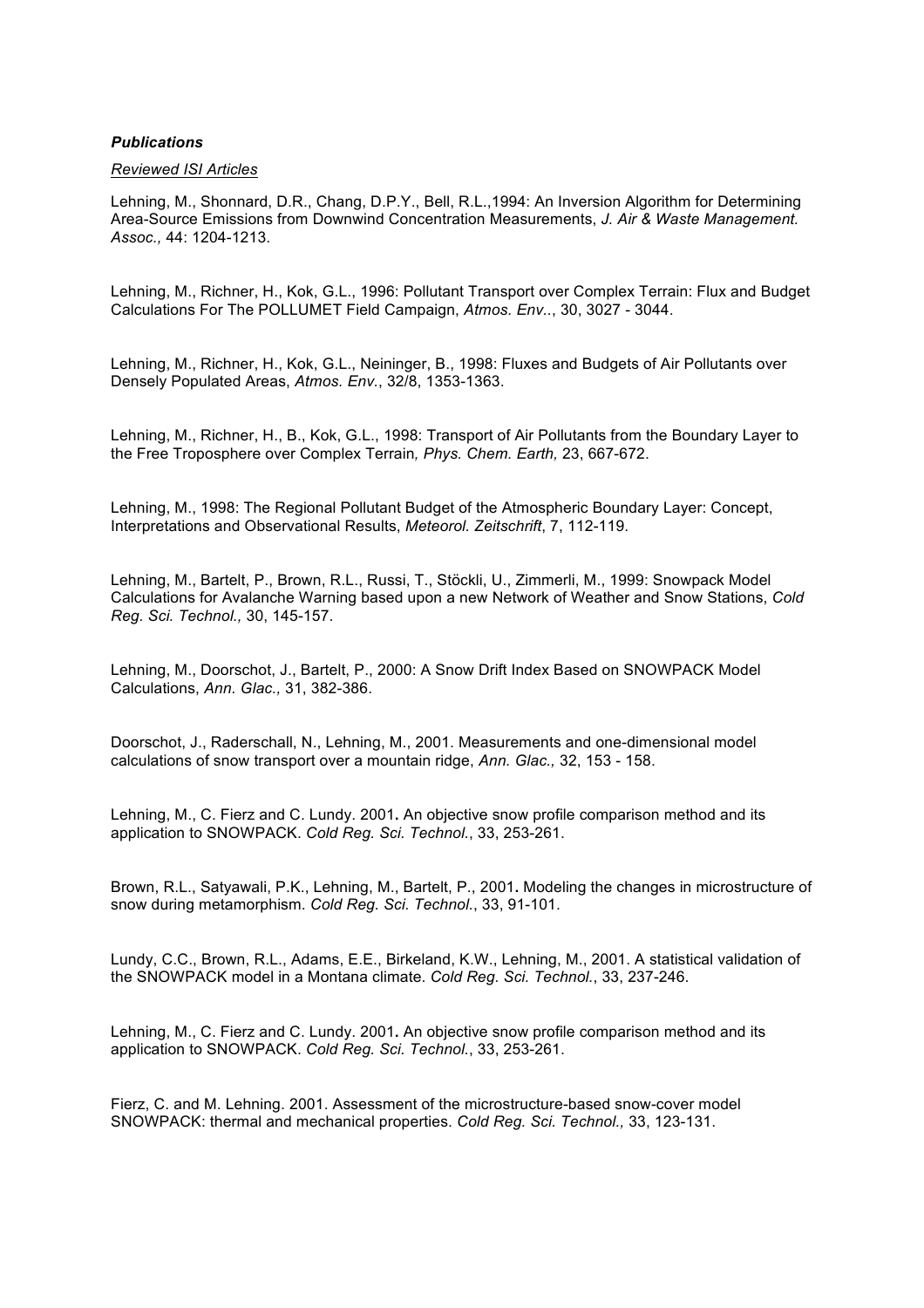Doorschot, J., Lehning, M., 2002. Equilibrium saltation: mass fluxes, aerodynamic entrainment and dependence on grain properties, *Bound. Layer Meteorol.,* 104(1), 111-130.

Corsmeier, U., Kalthoff, N., Vogel, B., Hammer, M.-U., Fiedler, F., Kottmeier, Ch., Volz-Thomas, A., Konrad, S., Glaser, K., Neininger, B., Lehning, M., Jaeschke, W., Memmesheimer, M., Rappenglück, B., Jakobi, G., 2002. Ozone and PAN formation inside and outside of the Berlin plume – Process analysis and numerical process simulation, *J. Atmos. Chem.*, 42, 289-321.

Bartelt. P.B. and M. Lehning, 2002. A physical SNOWPACK model for Avalanche Warning Services. Part I: Numerical Model, *Cold Reg. Sci. Technol.*, 35/3, 123-145.

Lehning, M, Bartelt, P.B., Brown, R.L., Fierz, C., Satyawali, P., 2002. A physical SNOWPACK model for the Swiss Avalanche Warning Services. Part II: Snow Microstructure, *Cold Reg. Sci. Technol.*, 35/3, 147-167.

Lehning, M, Bartelt, P.B., Brown, R.L., Fierz, C., Satyawali, P., 2002. A physical SNOWPACK model for the Swiss Avalanche Warning Services. Part III: Meteorological Boundary Conditions, Thin Layer Formation and Evaluation, *Cold Reg. Sci. Technol.*, 35/3, 169-184.

Fierz, C., P. Riber, E.A. Adams, A.R. Curran, P.M.B. Föhn, M. Lehning and C. Plüss, 2003. Evaluation of snow-surface energy balance models in alpine terrain. *J. Hydrol.*, 282, 76–94.

Luetschg, M., Stoeckli, V., Lehning, M., Haeberli, W., Ammann, W., 2004. Temperatures in two boreholes at Flüela pass, Eastern Swiss Alps: the effect of snow redistribution on permafrost distribution patterns in high mountain areas. *Permafrost and Periglac. Processes*, 15, 283-297.

Obleitner, F., Lehning, M., 2004. Measurements and simulation of snow and superimposed ice at the Kongsvegen glacier, Svalbard (Spitzbergen), *J. Geophys. Res.*, 109D, D04106.

Doorschot, J., Lehning, M., Vrouwe, A., 2004. Field measurements of snow drift threshold and mass fluxes and related model simulations, *Bound. Layer Meteorol.,* 113(3), 347-368.

Spreitzhofer, G., Fierz, C., Lehning, M., 2004. SN\_GUI: A graphical user interface for snowpack modelling, *Computers and Geosciences,* 30, 809-816.

Lehning, M., Fierz, C., Brown, B., Jamieson, B., 2004. Modelling instability for the snow cover model SNOWPACK, *Ann. Glac.,* 38, 331-338.

Yamaguchi, S., Sato, A., Lehning, M., 2004. Application of the numerical snowpack model (SNOWPACK) to the wet snow region in Japan, *Ann. Glac.,* 38, 266-272.

Meirold, I., Lehning, M., 2004. Measurements and model calculations of the solar shortwave fluxes in snow on Summit, Greenland, *Ann. Glac.,* 38, 279-284.

Rasmus, S., Räisänen J., Lehning, M., 2004. Estimating snow conditions in Finland in the late 21<sup>st</sup> century using the SNOWPACK model with regional climate scenario data as input, *Ann. Glac.,* 38, 238-244.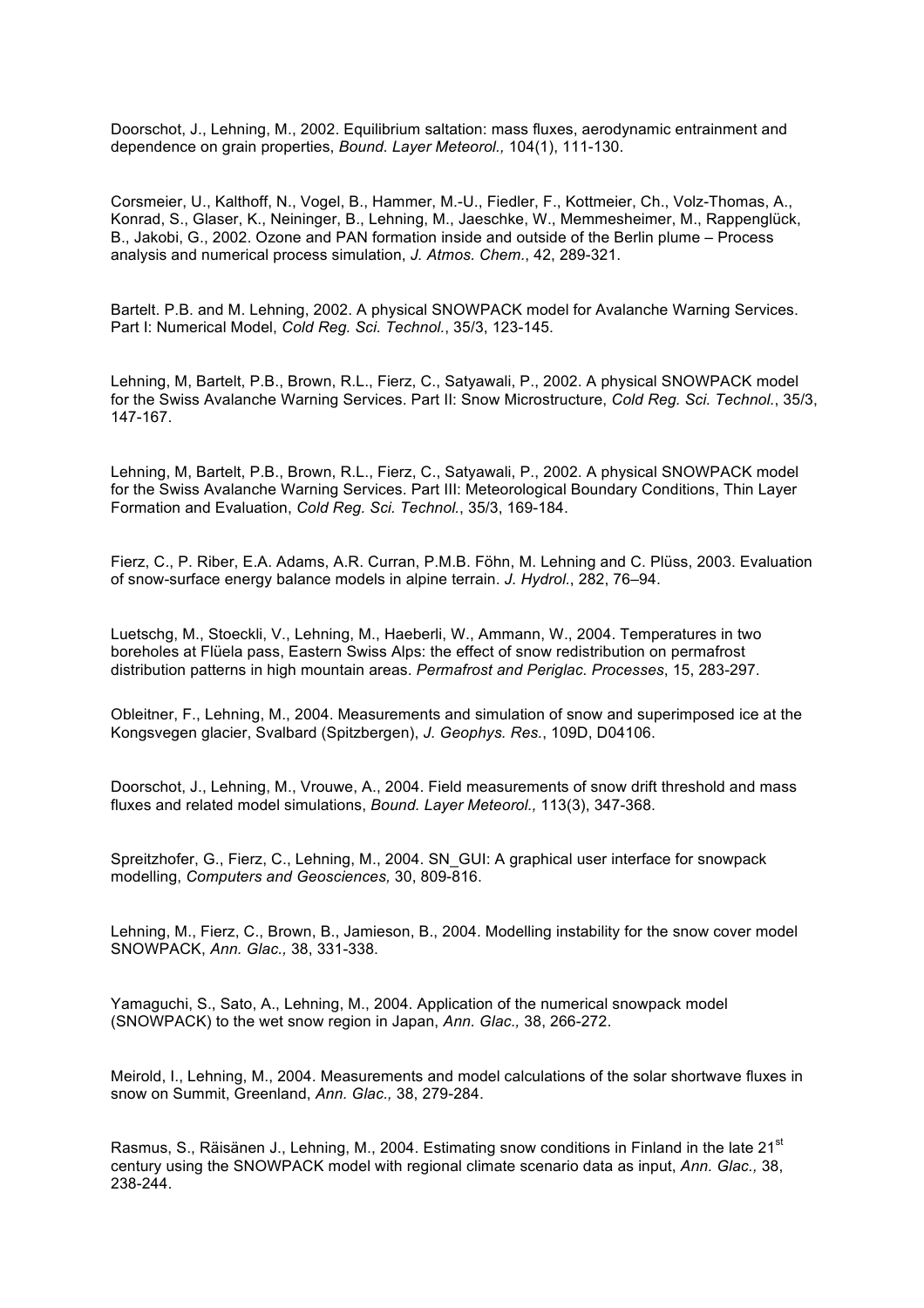Hirashima, H., Nishimura, K., Baba, E., Hachikubo, A., Lehning, M., 2004. SNOWPACK model simulations for snow in Hokkaido, Japan, *Ann. Glac.,* 38, 123–129.

Nishimura, K., Baba, E., Hirashima, H., Lehning, M., 2005. Application of SNOWPACK model to snow avalanche warning in Niseko, Japan, *Cold Reg. Sci. Technol.,* 43, 62-70.

Lehning, M., Völksch, I., Gustafsson, D., Nguyen, T.A., Stähli, M., Zappa, M., 2006. ALPINE3D: A detailed model of mountain surface processes and its application to snow hydrology, *Hydrol. Processes,* 20, 2111-2128.

Schweizer, J., Bellaire, S., Fierz, C., Lehning, M., Pielmeier, C., 2006. Evaluating and improving the stability predictions of the snow cover model SNOWPACK, *Cold Reg. Sci. Technol.,* 46, 52-59.

Clifton, A., Rüedi, J.-D., Lehning, M., 2006. Snow saltation threshold measurements in a drifting snow wind tunnel, *J. Glaciol.,* 52(179), 585-596.

Rasmus, S., Gronholm, T., Lehning, M., 2007. Validation of the SNOWPACK model in five different snow zones in Finland, *Boreal Env. Res.,* 12(4), 467-488.

Clifton, A., Manes, C., Rüedi, J.-D., Guala, M., Lehning, M., 2008. On shear driven ventilation of snow, *Bound. Layer Meteorol.,* 126/2, 249-261, DOI: 10.1007/s10546-007-9235-0*.*

Domine, F., Albert, M., Huthwelker, T., Jacobi, H.-W., Kokhanovsky, A.A., Lehning, M., Picard, G., Simpson, W.R., 2008. Snow physics as relevant to snow photochemistry, *Atmos. Chem. Phys.*, 8, 171- 208, DOI: www.atmos-chem-phys.net/8/171/2008/.

Lehning, M., Fierz, C., 2008. Assessment of snow transport in avalanche terrain, *Cold Reg. Sci. Technol.*, 51, 240-252, DOI: 10.1016/j.coldregions.2007.05.012.

Hirashima, H., Nishimura, K., Yamaguchi, S., Sato, A., Lehning, M., , 2008. Avalanche forecasting in a heavy snowfall area using the SNOWPACK model, *Cold Reg. Sci. Technol.*, 51, 191-203, DOI: 10.1016/j.coldregions.2007.05.013.

Clifton, A., Lehning, M., 2008. Simulations of wind tunnel snow drift using a semi-stochastic model, *Earth. Surf. Process. Landforms,* 33/14, 2156-2173, doi: 10.1002/esp.1673*.*

Lehning, M., Löwe, H., Ryser, M., Raderschall, N., 2008. Inhomogeneous precipitation distribution and snow transport in steep terrain, *Water Resour. Res.,* 44, W07404, doi:10.1029/2007WR006545.

Raderschall, N., Lehning, M., Schär, C., 2008. Fine scale modelling of the boundary layer wind field over steep topography, Wat. Resour. Res., 44, W09425, doi:10.1029/2007WR006544.

Dadic, R., M. Schneebeli, M. Lehning, M. A. Hutterli, and A. Ohmura (2008), Impact of the Microstructure of Snow on its Temperature: A Model Validation with Measurements from Summit, Greenland, *J. Geophys. Res.*, 113/D14, D14303, doi:10.1029/2007JD009562*.*

Lewis, H.W., Mobbs, S.D., Lehning M., 2008. Observations of cross-ridge flows across steep terrain, *Q.J.R.Meteorol.So*c., 134, 801–816, doi: 10.1002/qj.259.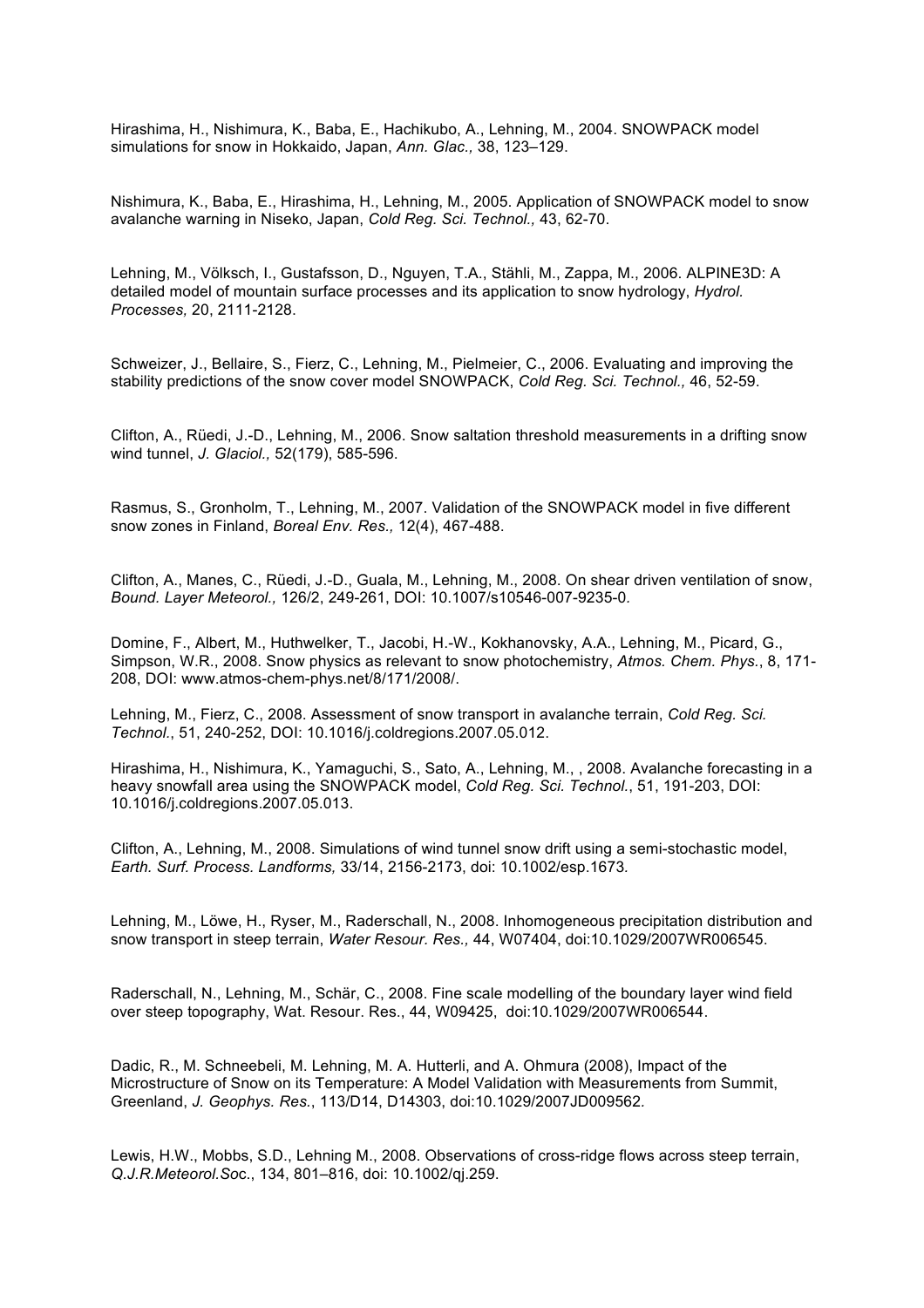Luetschg, M., Lehning, M., Haeberli, W., 2008. A sensitivity study of factors influencing warm/thin permafrost in the Alps. *J. Glaciol.*, 54/187, 696-704.

Michlmayr, G.., Lehning, M., Holzmann. H., Koboltschnig, G., Mott, R., Schöner, W., Zappa. M., 2008. Application of Alpine3D for glacier mass balance and runoff studies at Goldbergkees, Austria, *Hydrol. Processes,* DOI: 10.1002/hyp.7102*.*

Guala, M., Manes, C., Clifton, A., Lehning, M., 2008. On the saltation of fresh snow in a wind tunnel: profile characterization and single particle statistics, *J. Geophys. Res.*, 113, F03024, DOI: 10.1029/2007JF000975.

Mott, R., Faure, F., Lehning, M., Löwe, H., Hynek, B., Michlmayr, G., Prokop, A., Schöner, W., 2008. Simulation of seasonal snow cover distribution for glacierized sites (Sonnblick, Austrian Alps), *Ann. Glac.,* 49, 155-160.

Prokop, A., Schirmer, M., Rub, M., Lehning, M., Stocker, M., 2008. A comparison of measurement methods: terrestrial laser scanning, tachymetry and snow probing for the determination of the spatial snow depth distribution on slopes, *Ann. Glac.,* 49, 170-160.

Manes, C., Guala, M., Löwe, H., Bartlett, S., Egli, L., Lehning M., 2008. Statistical properties of fresh snow roughness, Wat. Res. Res., 44, W11407, doi:10.1029/2007WR006689.

Bavay, M., Lehning M., Jonas, T., Löwe, H., 2009. Simulations of future snow cover and discharge in Alpine headwater catchments, *Hydrol. Processes,* 22, DOI: 10.1002/hyp.7195.

Phillips, M., Zenklusen-Mutter, E., Kern-Luetschg, M., Lehning, M., 2009. Rapid Degradation of Ground Ice in a Ventilated Talus Slope: Fluela Pass, Swiss Alps. *Permafrost and Periglac. Processes*, 20, DOI: 10.1002/ppp.638, 1-14.

Harris, C., ….Lehning, M., et al., 2009. Permafrost and climate in Europe: Monitoring and modelling thermal, geomorphological and geotechnical responses, *Earth Science Reviews,* 92, DOI: 10.1016/j.earscirev.2008.12.002, 117-171.

Helbig, N., Löwe, H., Lehning M., 2009. Radiosity approach for the shortwave surface radiation balance in complex terrain, *J. Atmos. Sc.,* 66/9, 2900-2912, DOI: 10.1175/2009JAS2940.1.

Blanchet, J., Marty, C., Lehning, M., 2009. Extreme value statistics of snowfall in the Swiss Alpine region, *Wat. Res. Res.,* 45, W05424, doi:10.1029/2009WR007916.

Wever, N., Lehning, M., Clifton, A., Rüedi, J.-D., Nishimura, K., Yamaguchi, S., Nemoto, M., Sato, A., 2009. Verification of moisture budgets during drifting snow conditions in a cold wind tunnel, *Water Resour. Res.,* 45, doi:10.1029/2008WR007522.

Huwald, H., C. W. Higgins, M.-O. Boldi, E. Bou-Zeid, M. Lehning, and M. B. Parlange (2009), Albedo effect on radiative errors in air temperature measurements, *Water Resour. Res.*, 45, W08431, doi:10.1029/2008WR007600.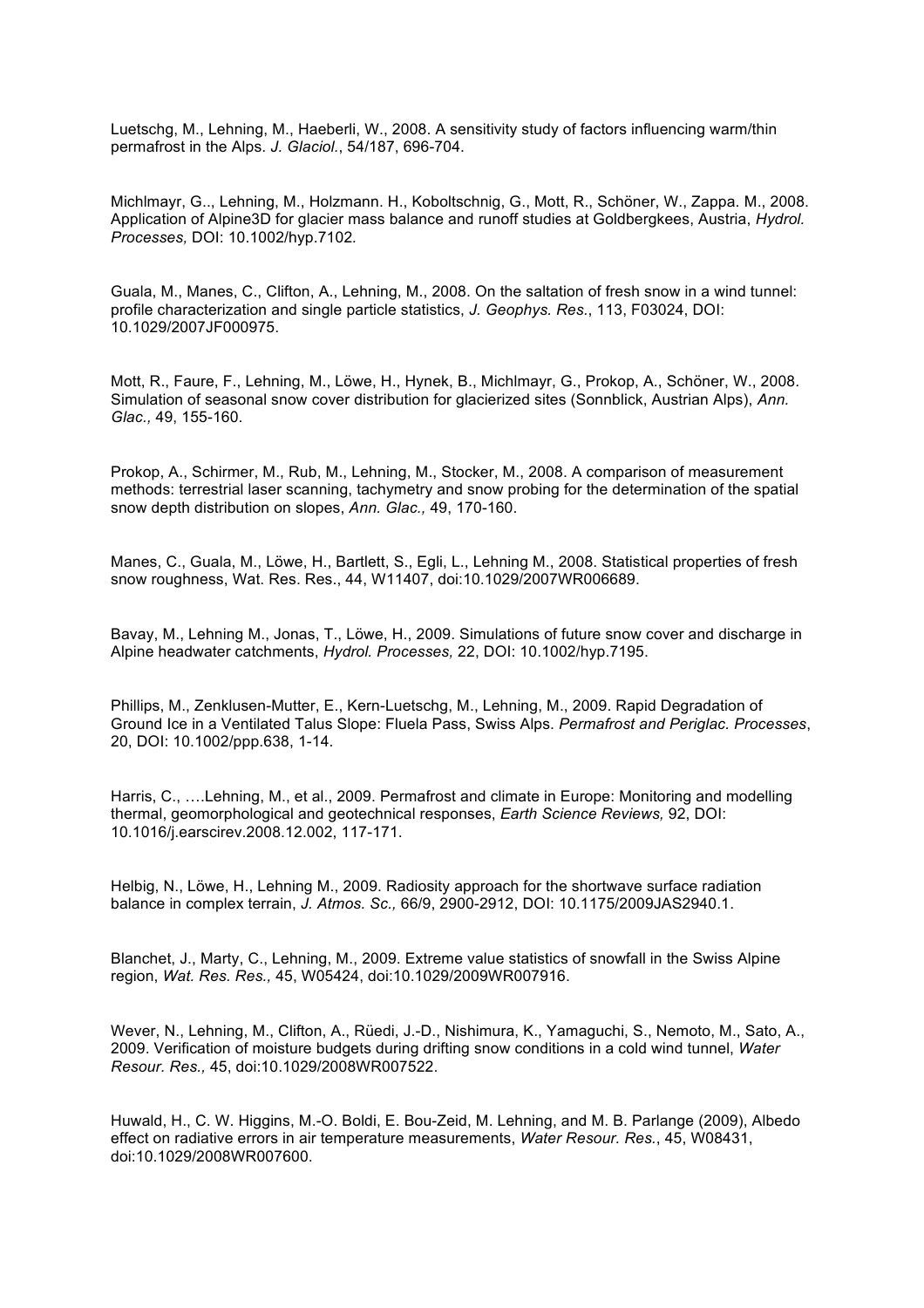Schirmer, M., Lehning, M., Schweizer, J. 2009. Statistical forecasting of avalanche danger using simulated snow cover data, *J. Glaciol.*, 55/193, 761-768.

Dadic, R., Mott, R., Lehning, M., Burlando, P., 2010. Wind Influence on Snow Depth Distribution and Accumulation over Glaciers, *J. Geophys. Res.,* doi:10.1029/2009JF001261.

Helbig, N., Loewe, H., Mayer, B., Lehning, M., 2010. Explicit validation of a surface shortwave radiation balance model over snow covered complex terrain, J. Geophys. Res., 115, D18113, doi:10.1029/2010JD013970.

Stoessel, F., Manes, C., Guala, M., Fierz, C., Lehning, M., 2010. On the micrometeorology of surface hoar on mountain snow covers, *Water Resour. Res.*, doi:10.1029/2009WR008198.

Magnusson, J., Jonas, T., Lopez-Moreno, I., Lehning, M., 2010. Snow cover response to climate change in a high alpine and half glaciated basin in Switzerland, *Hydrology Research*, 41.3-4, 230-240, doi: 10.2166/nh.2010.115.

Mott, R., Lehning, M., 2010. Meteorological modelling of very high resolution wind fields and snow deposition for mountains, J. Hydromet., DOI:10.1175/2010JHM1216.1.

Olefs, M., Lehning, M., 2010. Textile protection of snow and ice: Measured and simulated effects on the energy and massbalance, *Cold Reg. Sci. Technol.* (2010), doi:10.1016/j.coldregions.2010.03.011.

Schirmer, M., Lehning, M., Schweizer, J., 2010. Statistical evaluation of local to regional snowpack stability using simulated snow-cover data, *Cold Reg. Sci. Technol.* (2010), 64/2, 110-118, doi: 10.1016/j.coldregions.2010.04.012.

Hirashima, H., Yamaguchi, S., Sato, A., Lehning, M., 2010. S Numerical modeling of liquid water movement through layered snow based on new measurements of the water retention curve, *Cold Reg. Sci. Technol.* (2010), 64/2, 94-103, doi: 10.1016/j.coldregions.2010.09.003.

Dadic, R., Mott, R., Lehning M., Burlando, P., 2010. Parameterization for wind-induced preferential deposition of snow, *Hydrol. Processes,* 24, 1994-2006, DOI: 10.1002/hyp.7776.

Grünewald, T., M. Schirmer, R. Mott, and M. Lehning., 2010. Spatial and temporal variability of snow depth and ablation rates in a small mountain catchment; *The Cryosphere*, 4, 215-225, 2010, doi:10.5194/tc-4-215-2010.

Mott, R., M. Schirmer, M. Bavay, T. Grünewald and M. Lehning, 2010. Understanding snow-transport processes shaping the mountain snow-cover, *The Cryosphere*, 4, 545-559, doi:10.5194/tc-4-545-2010.

Blanchet, J. and M. Lehning. Mapping snow depth return levels: smooth spatial modeling versus station interpolation, Hydrol. Earth Syst. Sci., 14, 2527–2544, doi:10.5194/hess-14-2527-2010.

Bartlett. S., and M. Lehning., 2011. A theoretical assessment of heat transfer by ventilation in homogeneous snowpacks, WRR, 47, W04503, doi:10.1029/2010WR010008.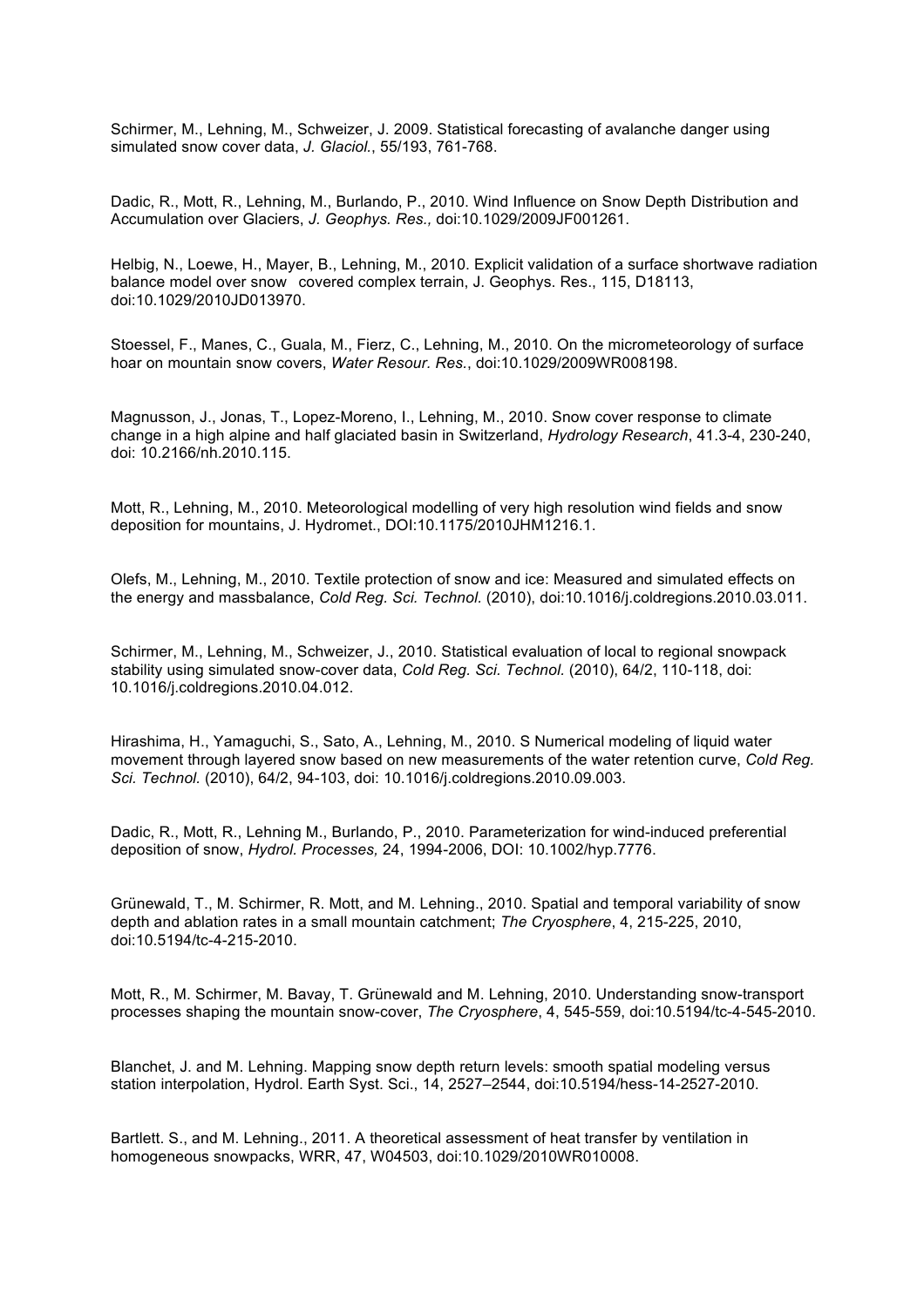Mott, R., Schirmer, M., and M. Lehning., 2011. Scaling properties of wind and snow-depth distribution in an Alpine catchment, *JGR Atmospheres,* 116, D06106, doi: 10.1029/2010JD014886.

Schirmer, M. and M. Lehning, 2011: Persistence in Intra-annual Snow Depth Distribution Part II: Fractal Analysis of Snow Depth Development; *Water Resour. Re*s., doi:10.1029/2010WR009429.

Schirmer, M. , Wirz, V,, Clifton, A., Lehning, M., 2011: Persistence in Intra-annual Snow Depth Distribution Part I: Measurements and Topographic Control; *Water Resour. Res.,* doi:10.1029/2010WR009426.

Gromke, C., Manes, C., Walter, B., Lehning, M., Guala, M., 2011: Aerodynamic roughness length of snow; *Boundary Lay. Meteorol.*, 141:21-34, DOI 10.1007/s10546-011-9623-3.

Lehning, M., Grünewald, T., Schirmer, M., 2011: Mountain snow distribution governed by elevation and terrain roughness, *Geophys. Res. Lett.*, doi:10.1029/2011GL048927.

Wirz, V., Schirmer, M., Gruber S., Lehning, M., 2011: Spatio-temporal measurements and analysis of snow depths in a rock face, *TC,* 5, 893–905, 2011, doi: 10.5194/tc-5-893-2011.

Grünewald, T., Lehning, M., 2011: Altitudinal dependency of snow amounts in two small alpine catchments: can catchment-wide snow amounts be estimated via single snow or precipitation stations, Ann. Glaciology*,* 52(58), 153-158.

Mott, R., Egli, L., Grünewald, T., Dawes, N., Manes. C., Bavay, M., Lehning M., 2011: Micrometeorological processes driving ablation in an alpine catchment, *TC,* 5, 1083-1098, doi: doi:10.5194/tc-5-1083-2011.

Groot Zwaaftink, C.D., Löwe, H., Mott, R., Bavay, M., Lehning M., 2011: Drifting snow sublimation: A high-resolution 3-D model with temperature and moisture feedbacks, *JGR Atmospheres,* 116, D16107, doi: 10.1029/2011JD015754.

Burri, K., Gromke, C., Lehning, M., Graf, F., 2011. Aeolian sediment transport over vegetation canopies: A wind tunnel study with live plants, *Aeolian Research,* 3, 205-213.

Walter, B., Gromke, C., Leonard, K., Manes, C., Lehning M., 2011: Spatio-temporal surface shear stress variability in live plant canopies and cube arrays, *Boundary Lay. Meteorol.*, DOI: 10.1007/s10546-011-9690-5.

Walter B, Gromke C, Leonard K, Clifton A, Lehning M (2012a) Spatially resolved skin friction velocity measurements using Irwin sensors: A calibration and accuracy analysis. Journal of Wind Engineering and Industrial Aerodynamics doi:10.1016/j.jweia.2012.02.018.

Walter B, Gromke C, Lehning M (2012b) Shear stress partitioning in live plant canopies and modifications of Raupach's model. Boundary-Layer Meteorology, doi:10.1007/s10546-012-9719-4.

#### *Other Reviewed Articles (selection)*

Lehning, M., Naaim-Bouvet, F., Naaim, M., Brabec, B., Doorschot, J., Durand, Y.' Guyomarc'h, G., Michaux, J.-L., Zimmerli, M., 2002. Snow Drift: Acoustic Sensors for Avalanche Warning and Research, *Nat. Hazards and Earth System Sciences*, 2, 121-128.

Michaux, J.-L., Naaim-Bouvet, F., Naaim, M., Lehning, M., Guyomarc'h, G., 2002. Effect of unsteady wind on drifting snow: First investigations, *Nat. Hazards and Earth System Sciences*, 2, 129-136.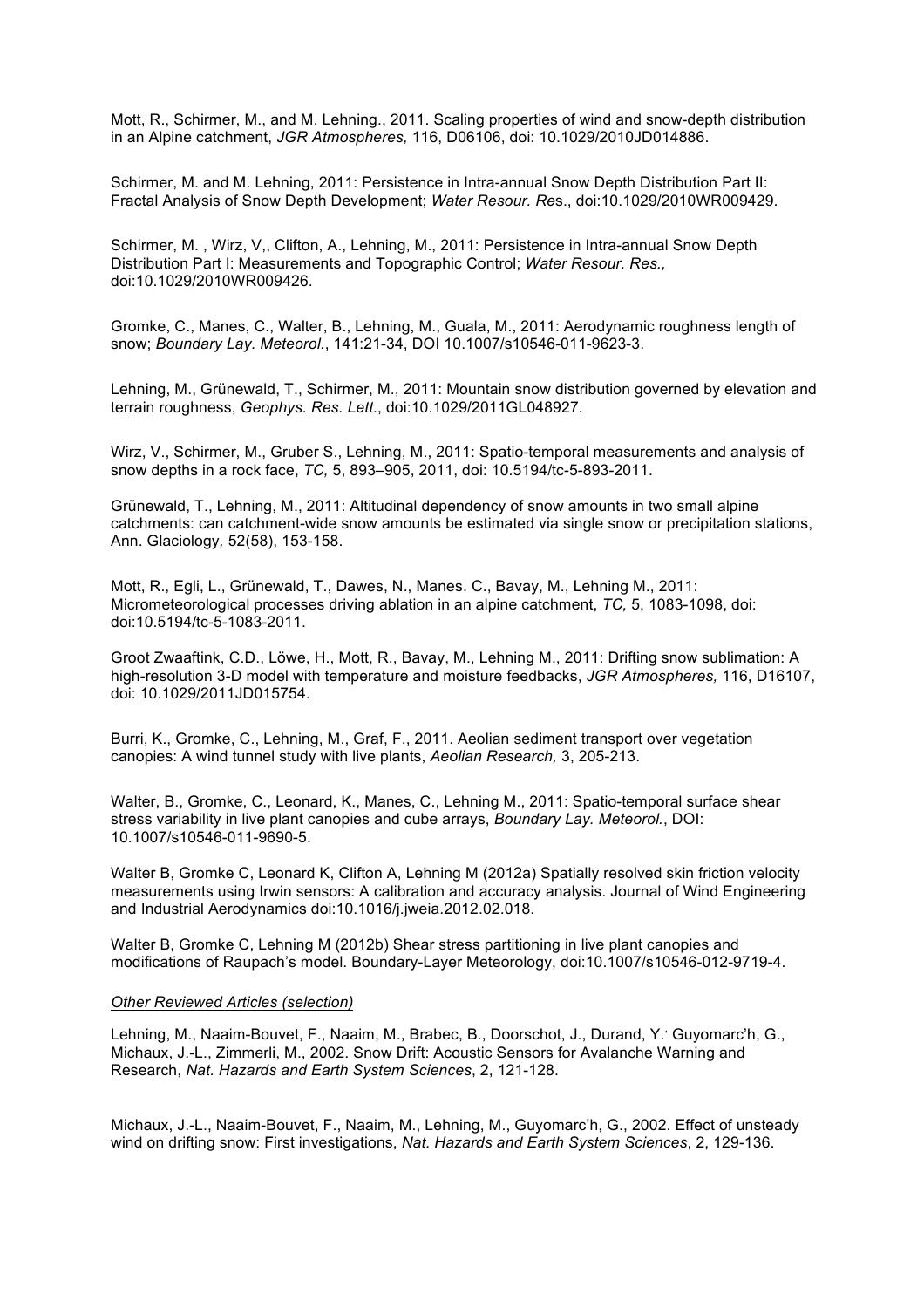Luetschg, M., Bartelt, P., Lehning, M., Stoeckli, V. & Haeberli, W. 2003. Numerical simulation of the interaction processes between snow cover and alpine permafrost. In Phillips, Springman & Arenson (eds), Permafrost*, Lisse, Balkema*. 697-702.

Odermatt D, D Schläpfer, M Lehning, M Schwikowski, M Kneubühler & K I Itten, 2005. Seasonal study of directional reflectance properties of snow. *EARSeL eProceedings*, 4(2), 203-214.

Marty, C., Phillips, M., Lehning, M., 2007. Klimaänderungen und Naturgefahren. *Bündner Wald*, 60(3).

Dawes, N., Kumar, A.K., Michel, S., Aberer, K., Lehning M., 2008. Sensor metadata management and its application in collaborative environmental research,  $\tilde{A}^{th}$  IEEE E-Science Conference.

Marty, C., Phillips, M., Lehning, M., Wilhelm, C., Bauder, A. 2009. Climate change and natural hazards in the Grisons. *Schweiz. Z. Forstwes.*, 160, 201-209.

Grünewald, T., M. Schirmer, R. Mott, and M. Lehning. Spatial and temporal variability of snow depth and SWE in a small mountain catchment; *The Cryosphere Discuss.*, 4, 1-30, 2010.

Kuonen, P., Bavay, M., Lehning, M., POP-C++ and Alpine3D: petition for a new HPC approach, in"Advanced ICTs for Disaster Management and Threat Detection: Collaborative and Distributed Frameworks", 2010, DOI:10.4018/978-1-61520-987-3, ISBN13: 9781615209873.

Jeung H., Sarni S., Paparrizos I., Sathe S., Aberer K., Dawes N., Papaioannou T., Lehning M.: Effective Metadata Management in Federated Sensor Networks; SUTC, March 2010.

# *Important Reviews, Proceedings, Monographs (selection)*

Lehning, M., Richner, H., B., Kok, G.L., 1996: Fluxes of Momentum and Scalars between the Atmospheric Boundary Layer and the Free Troposphere over Complex Terrain, *Proceedings of the 24th International Conference on Alpine Meteorology ICAM 96, Hydrometeorological Institute of Slovenia,* 283-290.

Lehning, M., 1997: Transport Processes and Regional Pollutant Budgets over Topography of Varying Complexity, Dissertation 11991, Swiss Federal Institute of Technology, ISBN 3-9311421-15-5, *Müller Verlag*, Konstanz, 148 pp.

Lehning, M., Bartelt, P., Brown, B., 1998: Operational Use of a Snowpack Model for the Avalanche Warning Service in Switzerland: Model Development and First Experiences*, Proceedings of the NGI Anniversary Conference, Norwegian Geotechnical Institute May 1998,* 169 - 174.

Lehning, M., Doorschot, J., Raderschall, N., Bartelt, P., 2000. Combining snow drift and SNOWPACK models to estimate snow loading in avalanche slopes, in Snow Engineering, Hjorth-Hansen, Holand, Loset & Norem (eds), *Balkema*, 113-122.

Luetschg, M., Bartelt, P., Lehning, M., Stoeckli, V. & Haeberli, W. 2003. Numerical simulation of the interaction processes between snow cover and alpine permafrost. In Phillips, Springman & Arenson (eds), Permafrost*, Lisse, Balkema*. 697-702.